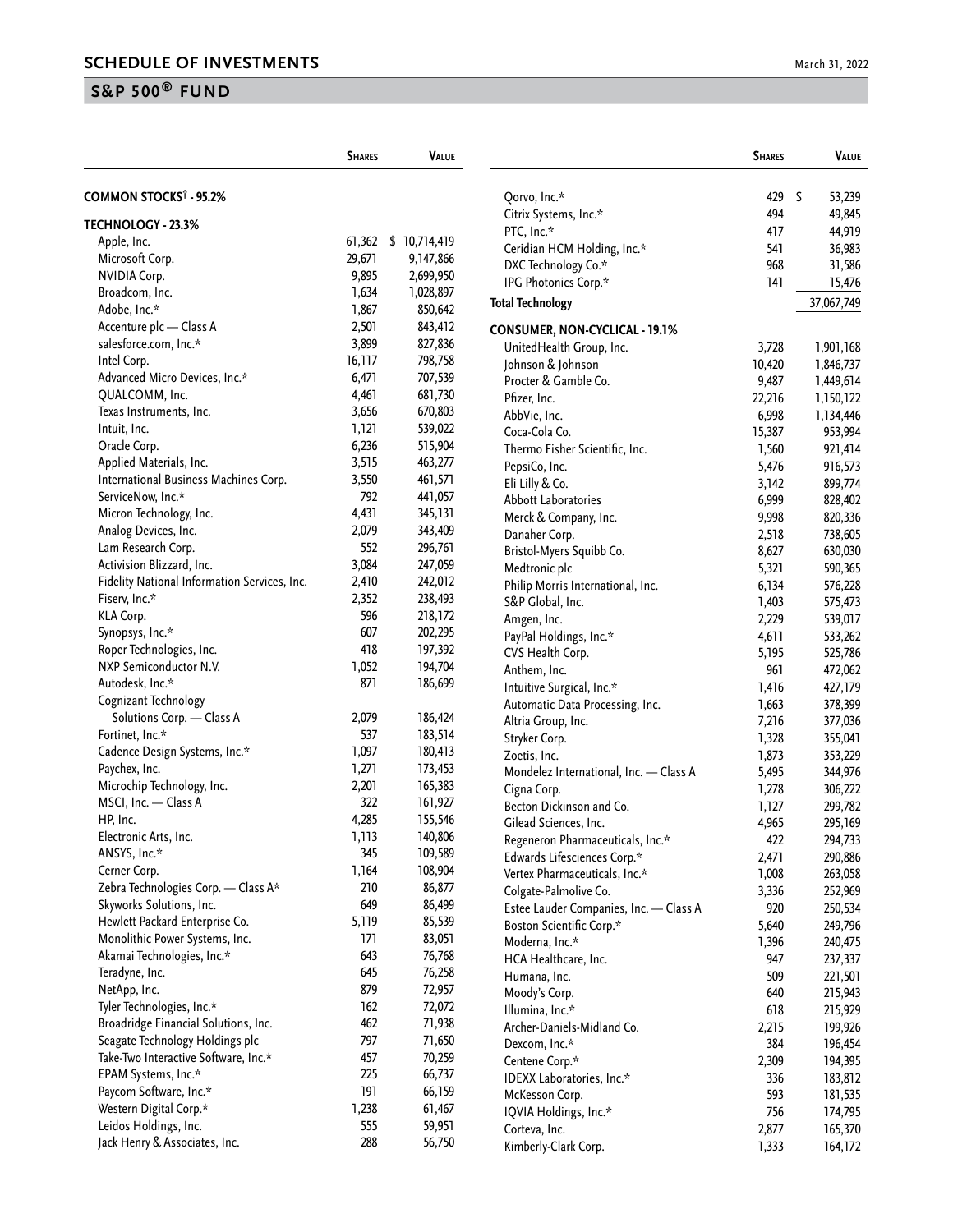|                                           | <b>SHARES</b> |      | <b>VALUE</b> |                                       | <b>SHARES</b> | <b>VALUE</b> |
|-------------------------------------------|---------------|------|--------------|---------------------------------------|---------------|--------------|
| Sysco Corp.                               | 2,009         | - \$ | 164,035      | Molson Coors Beverage Co. - Class B   | 746           | \$<br>39,822 |
| General Mills, Inc.                       | 2,387         |      | 161,648      | Nielsen Holdings plc                  | 1,420         | 38,681       |
| Global Payments, Inc.                     | 1,127         |      | 154,219      | Campbell Soup Co.                     | 800           | 35,656       |
| Baxter International, Inc.                | 1,981         |      | 153,607      | Organon & Co.                         | 1,003         | 35,035       |
| Kroger Co.                                | 2,648         |      | 151,916      | Lamb Weston Holdings, Inc.            | 575           | 34,448       |
| Constellation Brands, Inc. - Class A      | 650           |      | 149,708      | Rollins, Inc.                         | 896           | 31,405       |
| Cintas Corp.                              | 349           |      | 148,461      | DaVita, Inc.*                         | 244           | 27,599       |
| ResMed, Inc.                              | 579           |      | 140,413      | <b>Total Consumer, Non-cyclical</b>   |               | 30,478,363   |
| Verisk Analytics, Inc. - Class A          | 638           |      | 136,934      |                                       |               |              |
| Align Technology, Inc.*                   | 290           |      | 126,440      | FINANCIAL - 14.2%                     |               |              |
| Hershey Co.                               | 575           |      | 124,562      | Berkshire Hathaway, Inc. - Class B*   | 7,249         | 2,558,245    |
| Biogen, Inc.*                             | 581           |      | 122,358      | JPMorgan Chase & Co.                  | 11,697        | 1,594,535    |
| West Pharmaceutical Services, Inc.        | 293           |      | 120,338      | Visa, Inc. - Class A                  | 6,564         | 1,455,698    |
| Monster Beverage Corp.*                   | 1,487         |      | 118,811      | Mastercard, Inc. - Class A            | 3,416         | 1,220,810    |
| Equifax, Inc.                             | 483           |      | 114,519      | Bank of America Corp.                 | 28,134        | 1,159,683    |
| Kraft Heinz Co.                           | 2,809         |      | 110,647      | Wells Fargo & Co.                     | 15,380        | 745,315      |
| Zimmer Biomet Holdings, Inc.              | 827           |      | 105,773      | Charles Schwab Corp.                  | 5,951         | 501,729      |
| Tyson Foods, Inc. - Class A               | 1,157         |      | 103,702      | Morgan Stanley                        | 5,611         | 490,401      |
| United Rentals, Inc.*                     | 287           |      | 101,945      | Prologis, Inc. REIT                   | 2,929         | 472,975      |
| McCormick & Company, Inc.                 | 989           |      | 98,702       | American Express Co.                  | 2,434         | 455,158      |
| Laboratory Corporation of                 |               |      |              | American Tower Corp. - Class A REIT   | 1,802         | 452,698      |
| America Holdings*                         | 368           |      | 97,027       | Goldman Sachs Group, Inc.             | 1,344         | 443,654      |
| Gartner, Inc.*                            | 326           |      | 96,972       | BlackRock, Inc. - Class A             | 564           | 430,992      |
| STERIS plc                                | 396           |      | 95,741       | Citigroup, Inc.                       | 7,854         | 419,404      |
| Church & Dwight Company, Inc.             | 958           |      | 95,206       | Chubb Ltd.                            | 1,704         | 364,486      |
| AmerisourceBergen Corp. - Class A         | 596           |      | 92,207       | Marsh & McLennan Companies, Inc.      | 1,998         | 340,499      |
| PerkinElmer, Inc.                         | 500           |      | 87,230       | CME Group, Inc. - Class A             | 1,422         | 338,237      |
| Cooper Companies, Inc.                    | 195           |      | 81,430       | Crown Castle International Corp. REIT | 1,710         | 315,666      |
| FleetCor Technologies, Inc.*              | 321           |      | 79,948       | PNC Financial Services Group, Inc.    | 1,662         | 306,556      |
| Catalent, Inc.*                           | 708           |      | 78,517       | Truist Financial Corp.                | 5,284         | 299,603      |
| Molina Healthcare, Inc.*                  | 231           |      | 77,059       | Intercontinental Exchange, Inc.       | 2,223         | 293,703      |
| Hologic, Inc.*                            | 989           |      | 75,975       | U.S. Bancorp                          | 5,345         | 284,087      |
| Waters Corp.*                             | 241           |      | 74,804       | Aon plc - Class A                     | 850           | 276,786      |
| Quanta Services, Inc.                     | 564           |      | 74,228       | Equinix, Inc. REIT                    | 356           | 264,017      |
| Clorox Co.                                | 487           |      | 67,708       | Progressive Corp.                     | 2,313         | 263,659      |
| Bio-Techne Corp.                          | 155           |      | 67,121       | Public Storage REIT                   | 603           | 235,339      |
| Teleflex, Inc.                            | 185           |      | 65,644       | Capital One Financial Corp.           | 1,638         | 215,053      |
| Kellogg Co.                               | 1,012         |      | 65,264       | American International Group, Inc.    | 3,286         | 206,262      |
| Quest Diagnostics, Inc.                   | 471           |      | 64,461       | MetLife, Inc.                         | 2,777         | 195,168      |
| Conagra Brands, Inc.                      | 1,899         |      | 63,749       | Prudential Financial, Inc.            | 1,496         | 176,782      |
| Cardinal Health, Inc.                     | 1,097         |      | 62,200       | Travelers Companies, Inc.             | 954           | 174,324      |
| ABIOMED, Inc.*                            | 180           |      | 59,623       | Simon Property Group, Inc. REIT       | 1,301         | 171,160      |
| Incyte Corp.*                             | 745           |      | 59,168       | Welltower, Inc. REIT                  | 1,723         | 165,649      |
| J M Smucker Co.                           | 429           |      | 58,091       | Digital Realty Trust, Inc. REIT       | 1,123         | 159,241      |
| Hormel Foods Corp.                        | 1,117         |      | 57,570       | Realty Income Corp. REIT              | 2,239         | 155,163      |
| Avery Dennison Corp.                      | 328           |      | 57,062       | Allstate Corp.                        | 1,111         | 153,885      |
| Charles River Laboratories                |               |      |              | Aflac, Inc.                           | 2,375         | 152,926      |
| International, Inc.*                      | 200           |      | 56,794       | <b>SBA Communications Corp. REIT</b>  | 431           | 148,307      |
| Viatris, Inc.                             | 4,787         |      | 52,083       | Bank of New York Mellon Corp.         | 2,928         | 145,317      |
| MarketAxess Holdings, Inc.                | 151           |      | 51,370       | Arthur J Gallagher & Co.              | 825           | 144,045      |
| Robert Half International, Inc.           | 433           |      | 49,440       | AvalonBay Communities, Inc. REIT      | 553           | 137,349      |
| Brown-Forman Corp. - Class B              | 723           |      | 48,455       | T. Rowe Price Group, Inc.             | 907           | 137,129      |
| Bio-Rad Laboratories, Inc. - Class A*     | 86            |      | 48,438       | Ameriprise Financial, Inc.            | 439           | 131,858      |
| Henry Schein, Inc.*                       | 549           |      | 47,867       | SVB Financial Group*                  | 233           | 130,352      |
| Dentsply Sirona, Inc.                     | 865           |      | 42,575       | State Street Corp.                    | 1,448         | 126,150      |
| Universal Health Services, Inc. - Class B | 289           |      | 41,891       | <b>Discover Financial Services</b>    | 1,139         | 125,507      |
|                                           |               |      |              | <b>Equity Residential REIT</b>        | 1,353         | 121,662      |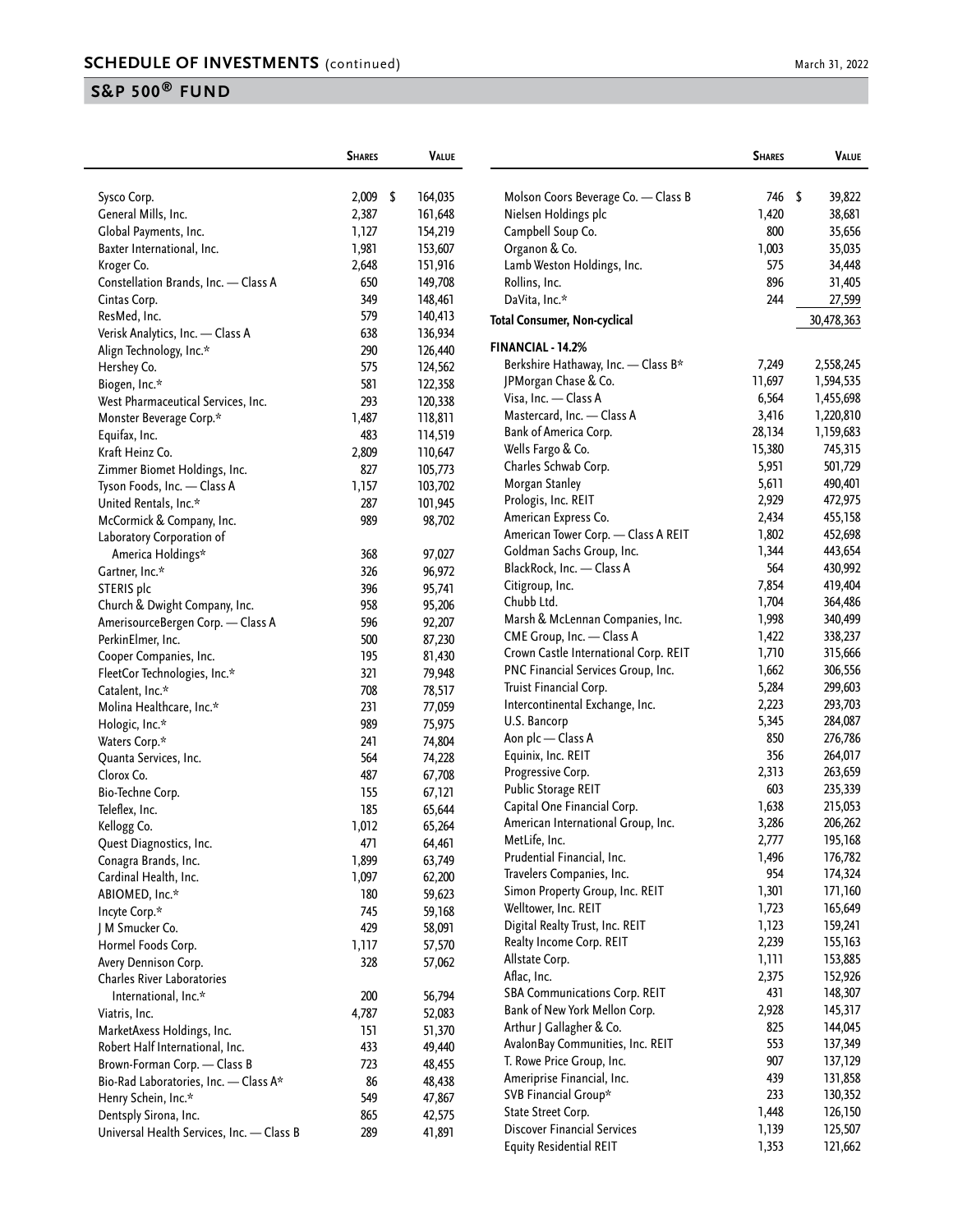|                                            | <b>SHARES</b> | <b>VALUE</b> |                                                                       | <b>SHARES</b> | <b>VALUE</b>       |
|--------------------------------------------|---------------|--------------|-----------------------------------------------------------------------|---------------|--------------------|
| CBRE Group, Inc. - Class A*                | $1,325$ \$    | 121,264      | Comcast Corp. - Class A                                               | 17,905 \$     | 838,312            |
| Fifth Third Bancorp                        | 2,706         | 116,466      | AT&T, Inc.                                                            | 28,262        | 667,831            |
| Alexandria Real Estate Equities, Inc. REIT | 576           | 115,920      | Netflix, Inc.*                                                        | 1,757         | 658,155            |
| First Republic Bank                        | 710           | 115,091      | Booking Holdings, Inc.*                                               | 162           | 380,449            |
| Willis Towers Watson plc                   | 483           | 114,094      | T-Mobile US, Inc.*                                                    | 2,324         | 298,285            |
| Weyerhaeuser Co. REIT                      | 2,958         | 112,108      | Charter Communications, Inc. - Class A*                               | 471           | 256,940            |
| Extra Space Storage, Inc. REIT             | 530           | 108,968      | Motorola Solutions, Inc.                                              | 669           | 162,032            |
| Ventas, Inc. REIT                          | 1,579         | 97,519       | eBay, Inc.                                                            | 2,478         | 141,890            |
| Northern Trust Corp.                       | 822           | 95,722       | Arista Networks, Inc.*                                                | 888           | 123,414            |
| Mid-America Apartment                      |               |              | Twitter, Inc.*                                                        | 3,164         | 122,415            |
| Communities, Inc. REIT                     | 457           | 95,719       | Match Group, Inc.*                                                    | 1,120         | 121,789            |
| Hartford Financial Services Group, Inc.    | 1,326         | 95,220       | Expedia Group, Inc.*                                                  | 594           | 116,228            |
| Essex Property Trust, Inc. REIT            | 258           | 89,134       | Corning, Inc.                                                         | 2,957         | 109,143            |
| Duke Realty Corp. REIT                     | 1,507         | 87,496       | CDW Corp.                                                             | 537           | 96,064             |
| M&T Bank Corp.                             | 509           | 86,275       | Paramount Global - Class B                                            | 2,401         | 90,782             |
| Huntington Bancshares, Inc.                | 5,691         | 83,202       | VeriSign, Inc.*                                                       | 382           | 84,980             |
| Regions Financial Corp.                    | 3,728         | 82,985       | Omnicom Group, Inc.                                                   | 827           | 70,196             |
| Nasdaq, Inc.                               | 463           | 82,507       | FactSet Research Systems, Inc.                                        | 150           | 65,122             |
| <b>KeyCorp</b>                             | 3,677         | 82,291       | Etsy, Inc.*                                                           | 501           | 62,264             |
| Raymond James Financial, Inc.              | 740           | 81,333       | NortonLifeLock, Inc.                                                  | 2,303         | 61,076             |
| Cincinnati Financial Corp.                 | 593           | 80,624       | Interpublic Group of Companies, Inc.                                  | 1,558         | 55,231             |
| Citizens Financial Group, Inc.             | 1,687         | 76,472       | F5, Inc.*                                                             | 240           | 50,148             |
| Healthpeak Properties, Inc. REIT           | 2,134         | 73,260       | Fox Corp. - Class A                                                   | 1,250         | 49,313             |
| Signature Bank                             | 248           | 72,786       | Juniper Networks, Inc.                                                | 1,287         | 47,825             |
| Boston Properties, Inc. REIT               | 563           | 72,514       | Lumen Technologies, Inc.                                              | 3,647         | 41,102             |
| Synchrony Financial                        | 2,063         | 71,813       | News Corp. - Class A                                                  | 1,547         | 34,266             |
| Principal Financial Group, Inc.            | 962           | 70,620       | DISH Network Corp. - Class A*                                         | 988           | 31,270             |
| UDR, Inc. REIT                             | 1,183         | 67,869       | Discovery, Inc. - Class C*                                            | 1,202         | 30,014             |
| Brown & Brown, Inc.                        | 928           | 67,067       | Fox Corp. - Class B                                                   | 577           | 20,934             |
| Iron Mountain, Inc. REIT                   | 1,146         | 63,500       | Discovery, Inc. - Class A*,1                                          | 671           | 16,721             |
| Kimco Realty Corp. REIT                    | 2,441         | 60,293       | News Corp. - Class B                                                  | 479           | 10,787             |
| W R Berkley Corp.                          | 830           | 55,236       | <b>Total Communications</b>                                           |               | 21,734,946         |
| Host Hotels & Resorts, Inc. REIT           | 2,826         | 54,909       |                                                                       |               |                    |
| Loews Corp.                                | 776           | 50,300       | <b>CONSUMER, CYCLICAL - 9.2%</b>                                      |               |                    |
| Cboe Global Markets, Inc.                  | 422           | 48,285       | Tesla, Inc.*                                                          | 3,313         | 3,570,089          |
| Everest Re Group Ltd.                      | 156           | 47,015       | Home Depot, Inc.                                                      | 4,133         | 1,237,131          |
| Comerica, Inc.                             | 517           | 46,752       | Costco Wholesale Corp.                                                | 1,755         | 1,010,617          |
| Regency Centers Corp. REIT                 | 610           | 43,517       | Walmart, Inc.                                                         | 5,599         | 833,803            |
| Lincoln National Corp.                     | 659           | 43,072       | McDonald's Corp.                                                      | 2,958         | 731,454            |
| Assurant, Inc.                             | 226           | 41,094       | NIKE, Inc. - Class B                                                  | 5,052         | 679,797            |
| Zions Bancorp North America                | 600           | 39,336       | Lowe's Companies, Inc.                                                | 2,667         | 539,241            |
| Globe Life, Inc.                           | 368           | 37,021       | Starbucks Corp.                                                       | 4,553         | 414,186            |
| Federal Realty Investment Trust REIT       | 280           | 34,180       | Target Corp.                                                          | 1,896         | 402,369            |
| People's United Financial, Inc.            | 1,694         | 33,863       | TJX Companies, Inc.                                                   | 4,721         | 285,998            |
| Invesco Ltd.                               | 1,351         | 31,154       | Ford Motor Co.                                                        | 15,568        | 263,255            |
| Franklin Resources, Inc.                   | 1,113         | 31,075       | General Motors Co.*                                                   | 5,751         | 251,549            |
| Vornado Realty Trust REIT                  | 629           | 28,506       | Dollar General Corp.                                                  | 917           | 204,152            |
| <b>Total Financial</b>                     |               | 22,562,671   | Marriott International, Inc. - Class A*<br>O'Reilly Automotive, Inc.* | 1,083<br>267  | 190,337<br>182,884 |
| <b>COMMUNICATIONS - 13.7%</b>              |               |              | Chipotle Mexican Grill, Inc. - Class A*                               | 111           | 175,605            |
| Amazon.com, Inc.*                          | 1,731         | 5,642,973    | AutoZone, Inc.*                                                       | 82            | 167,656            |
| Alphabet, Inc. - Class A*                  | 1,190         | 3,309,806    | Hilton Worldwide Holdings, Inc.*                                      | 1,103         | 167,369            |
| Alphabet, Inc. - Class C*                  | 1,099         | 3,069,496    | Dollar Tree, Inc.*                                                    | 890           | 142,534            |
| Meta Platforms, Inc. - Class A*            | 9,139         | 2,032,148    | Yum! Brands, Inc.                                                     | 1,144         | 135,598            |
| Walt Disney Co.*                           | 7,206         | 988,375      | Fastenal Co.                                                          | 2,278         | 135,313            |
| Cisco Systems, Inc.                        | 16,693        | 930,802      | Aptiv plc*                                                            | 1,071         | 128,209            |
| Verizon Communications, Inc.               | 16,615        | 846,368      | Walgreens Boots Alliance, Inc.                                        | 2,836         | 126,968            |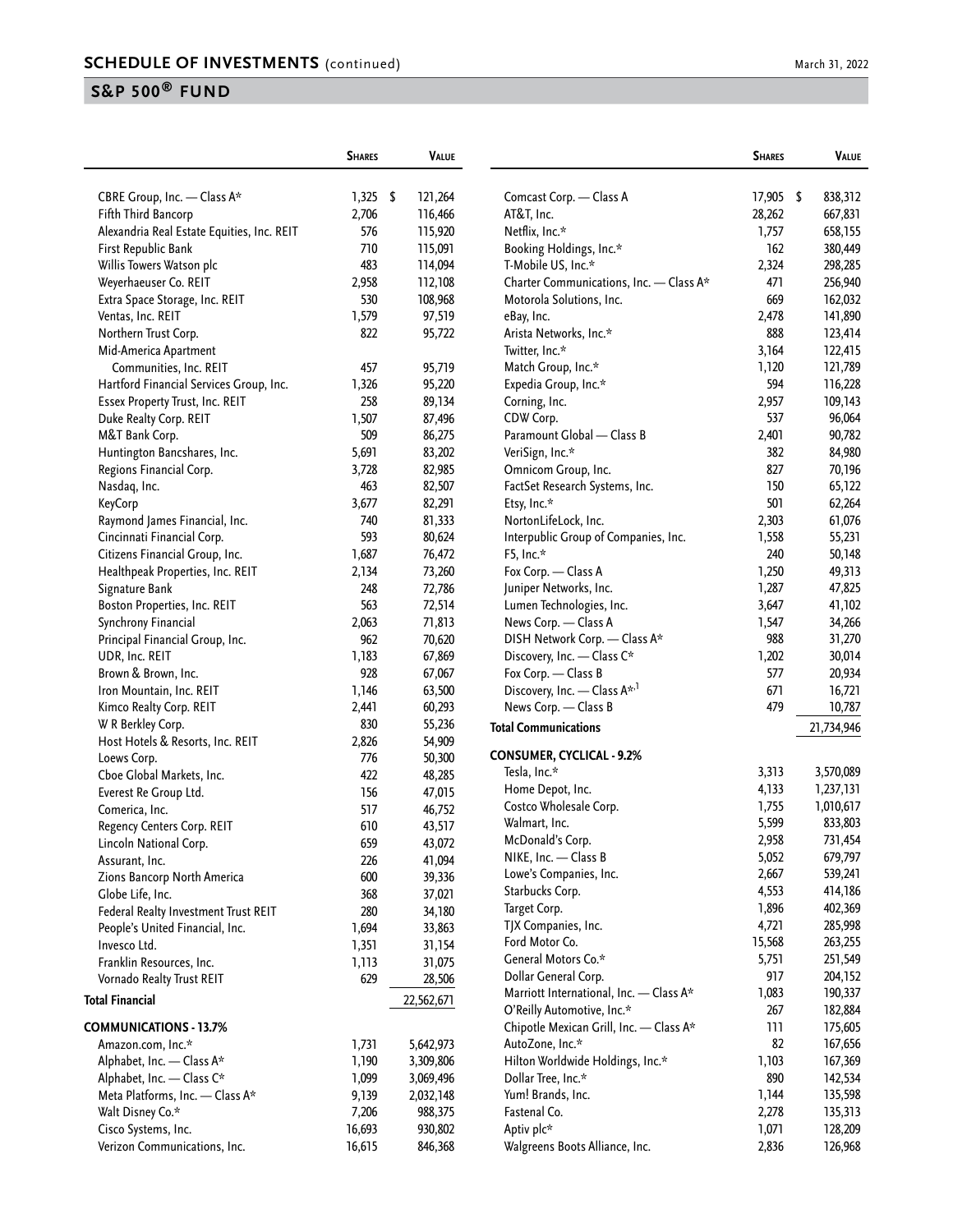|                                                   | <b>SHARES</b> | <b>VALUE</b> |                                                       | <b>SHARES</b> | <b>VALUE</b>     |
|---------------------------------------------------|---------------|--------------|-------------------------------------------------------|---------------|------------------|
| Ross Stores, Inc.                                 | $1,398$ \$    | 126,463      | CSX Corp.                                             | 8,779         | \$<br>328,774    |
| PACCAR, Inc.                                      | 1,374         | 121,008      | Norfolk Southern Corp.                                | 949           | 270,674          |
| Cummins, Inc.                                     | 564           | 115,682      | Northrop Grumman Corp.                                | 581           | 259,835          |
| Southwest Airlines Co.*                           | 2,344         | 107,355      | Waste Management, Inc.                                | 1,523         | 241,395          |
| Copart, Inc.*                                     | 845           | 106,022      | Eaton Corporation plc                                 | 1,577         | 239,326          |
| Tractor Supply Co.                                | 450           | 105,017      | Illinois Tool Works, Inc.                             | 1,131         | 236,831          |
| Delta Air Lines, Inc.*                            | 2,533         | 100,231      | Emerson Electric Co.                                  | 2,350         | 230,417          |
| DR Horton, Inc.                                   | 1,276         | 95,075       | FedEx Corp.                                           | 965           | 223,291          |
| WW Grainger, Inc.                                 | 171           | 88,200       | General Dynamics Corp.                                | 912           | 219,956          |
| Ulta Beauty, Inc.*                                | 214           | 85,219       | L3Harris Technologies, Inc.                           | 777           | 193,061          |
| Lennar Corp. - Class A                            | 1,034         | 83,930       | Johnson Controls International plc                    | 2,781         | 182,350          |
| Best Buy Company, Inc.                            | 857           | 77,901       | Amphenol Corp. - Class A                              | 2,370         | 178,580          |
| Royal Caribbean Cruises Ltd.*                     | 888           | 74,397       | TE Connectivity Ltd.                                  | 1,288         | 168,702          |
| VF Corp.                                          | 1,278         | 72,667       | Agilent Technologies, Inc.                            | 1,188         | 157,208          |
| Genuine Parts Co.                                 | 564           | 71,075       | Carrier Global Corp.                                  | 3,386         | 155,316          |
| Darden Restaurants, Inc.                          | 506           | 67,273       | Parker-Hannifin Corp.                                 | 509           | 144,434          |
| Pool Corp.                                        | 158           | 66,811       | Trane Technologies plc                                | 924           | 141,095          |
| Caesars Entertainment, Inc.*                      | 846           | 65,447       | TransDigm Group, Inc.*                                | 209           | 136,172          |
| Carnival Corp.*                                   | 3,201         | 64,724       | Otis Worldwide Corp.                                  | 1,682         | 129,430          |
| Live Nation Entertainment, Inc.*                  | 535           | 62,937       | Rockwell Automation, Inc.                             | 460           | 128,814          |
| <b>MGM</b> Resorts International                  | 1,491         | 62,533       | Mettler-Toledo International, Inc.*                   | 91            | 124,960          |
| CarMax, Inc.*                                     | 640           | 61,747       | AMETEK, Inc.                                          | 916           | 121,993          |
| United Airlines Holdings, Inc.*                   | 1,282         | 59,433       | <b>Ball Corp.</b>                                     | 1,282         | 115,380          |
| Domino's Pizza, Inc.                              | 144           | 58,610       | Keysight Technologies, Inc.*                          | 724           | 114,370          |
| NVR, Inc.*                                        | 13            | 58,074       | Old Dominion Freight Line, Inc.                       | 369           | 110,213          |
| Las Vegas Sands Corp.*                            | 1,361         | 52,902       | Republic Services, Inc. - Class A                     | 826           | 109,445          |
| Advance Auto Parts, Inc.                          | 246           | 50,912       | Vulcan Materials Co.                                  | 525           | 96,443           |
| Bath & Body Works, Inc.                           | 1,020         | 48,756       | Martin Marietta Materials, Inc.                       | 246           | 94,683           |
| LKQ Corp.                                         | 1,061         | 48,180       | Stanley Black & Decker, Inc.                          | 645           | 90,165           |
| American Airlines Group, Inc.*                    | 2,564         | 46,793       | Dover Corp.                                           | 570           | 89,433           |
| Hasbro, Inc.                                      | 513           | 42,025       | Teledyne Technologies, Inc.*                          | 185           | 87,437           |
| PulteGroup, Inc.                                  | 984           | 41,230       | Fortive Corp.                                         | 1,419         | 86,460           |
| Whirlpool Corp.                                   | 233           | 40,258       | Ingersoll Rand, Inc.                                  | 1,613         | 81,214           |
| Tapestry, Inc.                                    | 1,045         | 38,822       | Generac Holdings, Inc.*                               | 250           | 74,315           |
| BorgWarner, Inc.                                  | 949           | 36,916       | Trimble, Inc.*                                        | 994           | 71,707           |
| Norwegian Cruise Line Holdings Ltd.* <sup>1</sup> | 1,650         | 36,102       | Garmin Ltd.                                           | 601           | 71,285           |
| Wynn Resorts Ltd.*                                | 417           | 33,252       | Westinghouse Air Brake Technologies Corp.             | 739           | 71,070           |
| Newell Brands, Inc.                               | 1,499         | 32,093       | Jacobs Engineering Group, Inc.                        | 511           | 70,421           |
| Alaska Air Group, Inc.*                           | 498           | 28,889       | Expeditors International                              |               |                  |
| Penn National Gaming, Inc.*                       | 658           | 27,912       | of Washington, Inc.                                   | 671           | 69,220           |
| PVH Corp.                                         | 276           | 21,144       | Amcor plc                                             | 5,992         | 67,889           |
| Ralph Lauren Corp. - Class A                      | 183           | 20,759       | J.B. Hunt Transport Services, Inc.                    | 333           | 66,863           |
| Under Armour, Inc. - Class C*                     | 851           | 13,242       | Textron, Inc.                                         | 872           | 64,859           |
| Under Armour, Inc. - Class A*                     | 747           | 12,714       | Xylem, Inc.                                           | 714           | 60,876           |
| <b>Total Consumer, Cyclical</b>                   |               | 14,706,846   | Packaging Corporation of America<br><b>IDEX Corp.</b> | 376<br>300    | 58,697<br>57,519 |
| <b>INDUSTRIAL - 7.3%</b>                          |               |              | CH Robinson Worldwide, Inc.                           | 515           | 55,471           |
| Union Pacific Corp.                               | 2,521         | 688,762      | Howmet Aerospace, Inc.                                | 1,502         | 53,982           |
| United Parcel Service, Inc. - Class B             | 2,886         | 618,932      | Westrock Co.                                          | 1,042         | 49,005           |
| Raytheon Technologies Corp.                       | 5,906         | 585,107      | Nordson Corp.                                         | 214           | 48,595           |
| Honeywell International, Inc.                     | 2,715         | 528,285      | Masco Corp.                                           | 950           | 48,450           |
| Caterpillar, Inc.                                 | 2,141         | 477,058      | Snap-on, Inc.                                         | 211           | 43,356           |
| Deere & Co.                                       | 1,110         | 461,160      | Fortune Brands Home & Security, Inc.                  | 537           | 39,888           |
| Lockheed Martin Corp.                             | 959           | 423,303      | Sealed Air Corp.                                      | 586           | 39,239           |
| Boeing Co.*                                       | 2,169         | 415,363      | Allegion plc                                          | 354           | 38,862           |
| General Electric Co.                              | 4,351         | 398,116      | Pentair plc                                           | 655           | 35,508           |
| 3M Co.                                            | 2,260         | 336,469      |                                                       |               |                  |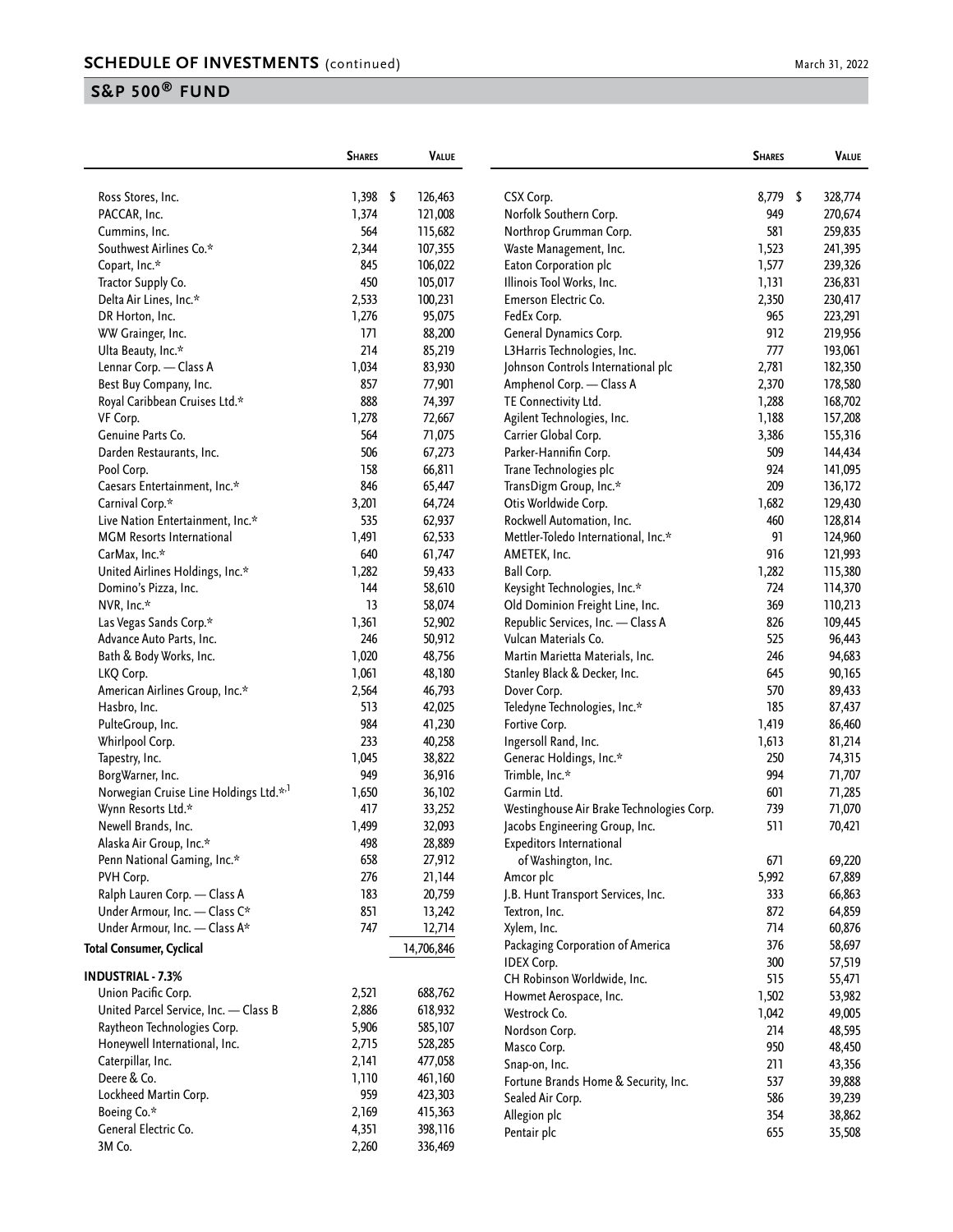|                                       | <b>SHARES</b> | VALUE        |
|---------------------------------------|---------------|--------------|
|                                       |               |              |
| A O Smith Corp.                       | 520           | \$<br>33,223 |
| Huntington Ingalls Industries, Inc.   | 158<br>217    | 31,511       |
| Mohawk Industries, Inc.*              |               | 26,951       |
| <b>Total Industrial</b>               |               | 11,569,174   |
| <b>ENERGY - 3.8%</b>                  |               |              |
| Exxon Mobil Corp.                     | 16,757        | 1,383,961    |
| Chevron Corp.                         | 7,630         | 1,242,393    |
| ConocoPhillips                        | 5,154         | 515,400      |
| EOG Resources, Inc.                   | 2,315         | 276,017      |
| Schlumberger N.V.                     | 5,555         | 229,477      |
| Pioneer Natural Resources Co.         | 899           | 224,777      |
| Occidental Petroleum Corp.            | 3,512         | 199,271      |
| Marathon Petroleum Corp.              | 2,291         | 195,880      |
| Valero Energy Corp.                   | 1,618         | 164,292      |
| Williams Companies, Inc.              | 4,809         | 160,669      |
| Phillips 66                           | 1,852         | 159,994      |
| Devon Energy Corp.                    | 2,492         | 147,352      |
| Kinder Morgan, Inc.                   | 7,718         | 145,947      |
| Halliburton Co.                       | 3,557         | 134,704      |
| Baker Hughes Co.                      | 3,584         | 130,493      |
| ONEOK, Inc.                           | 1,765         | 124,662      |
| Hess Corp.                            | 1,091         | 116,781      |
| Enphase Energy, Inc.*                 | 530           | 106,943      |
| Diamondback Energy, Inc.              | 674           | 92,392       |
| Coterra Energy, Inc. - Class A        | 3,219         | 86,816       |
| Marathon Oil Corp.                    | 3,081         | 77,364       |
| SolarEdge Technologies, Inc.*         | 208           | 67,053       |
| APA Corp.                             | 1,438         | 59,433       |
| <b>Total Energy</b>                   |               | 6,042,071    |
| UTILITIES - 2.6%                      |               |              |
| NextEra Energy, Inc.                  | 7,766         | 657,858      |
| Duke Energy Corp.                     | 3,044         | 339,893      |
| Southern Co.                          | 4,195         | 304,179      |
| Dominion Energy, Inc.                 | 3,206         | 272,414      |
| Sempra Energy                         | 1,264         | 212,504      |
| American Electric Power Company, Inc. | 1,994         | 198,941      |
| Exelon Corp.                          | 3,877         | 184,662      |
| Xcel Energy, Inc.                     | 2,132         | 153,866      |
| Public Service Enterprise Group, Inc. | 2,001         | 140,070      |
| Consolidated Edison, Inc.             | 1,400         | 132,552      |
| WEC Energy Group, Inc.                | 1,249         | 124,663      |
| <b>Eversource Energy</b>              | 1,361         | 120,027      |
| American Water Works Company, Inc.    | 719           | 119,016      |
| Edison International                  | 1,504         | 105,430      |
| FirstEnergy Corp.                     | 2,257         | 103,506      |
| DTE Energy Co.                        | 767           | 101,405      |
| Ameren Corp.                          | 1,020         | 95,635       |
| Entergy Corp.                         | 795           | 92,816       |
| PPL Corp.                             | 2,971         | 84,852       |
| CMS Energy Corp.                      | 1,147         | 80,221       |
| CenterPoint Energy, Inc.              | 2,489         | 76,263       |
| Constellation Energy Corp.            | 1,292         | 72,675       |
| AES Corp.                             | 2,639         | 67,902       |
| Atmos Energy Corp.                    | 536           | 64,047       |
| Evergy, Inc.                          | 907           | 61,984       |

|                                              | <b>SHARES</b> | Value       |
|----------------------------------------------|---------------|-------------|
|                                              |               | \$          |
| Alliant Energy Corp.                         | 990           | 61,855      |
| NiSource, Inc.                               | 1,554         | 49,417      |
| NRG Energy, Inc.                             | 969           | 37,171      |
| Pinnacle West Capital Corp.                  | 446           | 34,833      |
| Total Utilities                              |               | 4,150,657   |
| <b>BASIC MATERIALS - 2.0%</b>                |               |             |
| Linde plc                                    | 2,029         | 648,123     |
| Freeport-McMoRan, Inc.                       | 5,811         | 289,039     |
| Newmont Corp.                                | 3,156         | 250,744     |
| Sherwin-Williams Co.                         | 954           | 238,138     |
| Air Products and Chemicals, Inc.             | 877           | 219,171     |
| Dow, Inc.                                    | 2,911         | 185,489     |
| Ecolab, Inc.                                 | 987           | 174,265     |
| Nucor Corp.                                  | 1,077         | 160,096     |
| DuPont de Nemours, Inc.                      | 2,030         | 149,367     |
| International Flavors & Fragrances, Inc.     | 1,008         | 132,381     |
| PPG Industries, Inc.                         | 940           | 123,206     |
| LyondellBasell Industries N.V. - Class A     | 1,041         | 107,036     |
| Albemarle Corp.                              | 463           | 102,392     |
| Mosaic Co.                                   | 1,466         | 97,489      |
| CF Industries Holdings, Inc.                 | 849           | 87,498      |
| International Paper Co.                      | 1,533         | 70,748      |
| FMC Corp.                                    | 502           | 66,048      |
| Celanese Corp. - Class A                     | 428           | 61,148      |
| Eastman Chemical Co.                         | 511           | 57,263      |
| Total Basic Materials                        |               | 3,219,641   |
| Total Common Stocks                          |               |             |
| (Cost \$97,294,561)                          |               | 151,532,118 |
|                                              | <b>FACE</b>   |             |
|                                              | Amount        |             |
|                                              |               |             |
| U.S. TREASURY BILLS†† - 0.0%                 |               |             |
| U.S. Treasury Bills                          |               |             |
| 0.12% due 05/05/22 <sup>2,3</sup>            | \$<br>61,000  | 60,992      |
| Total U.S. Treasury Bills                    |               |             |
| (Cost \$60,993)                              |               | 60,992      |
| REPURCHASE AGREEMENTS <sup>††,4</sup> - 5.3% |               |             |
| J.P. Morgan Securities LLC                   |               |             |
| issued 03/31/22 at 0.28%                     |               |             |
| due 04/01/22 <sup>5</sup>                    | 5,672,590     | 5,672,590   |
| BofA Securities, Inc.                        |               |             |
| issued 03/31/22 at 0.25%                     |               |             |
| due 04/01/22 <sup>5</sup>                    | 2,184,828     | 2,184,828   |
| Barclays Capital, Inc.                       |               |             |
| issued 03/31/22 at 0.24%                     |               |             |
| due 04/01/22 <sup>5</sup>                    | 568,055       | 568,055     |
|                                              |               |             |
| <b>Total Repurchase Agreements</b>           |               |             |
| (Cost \$8,425,473)                           |               | 8,425,473   |